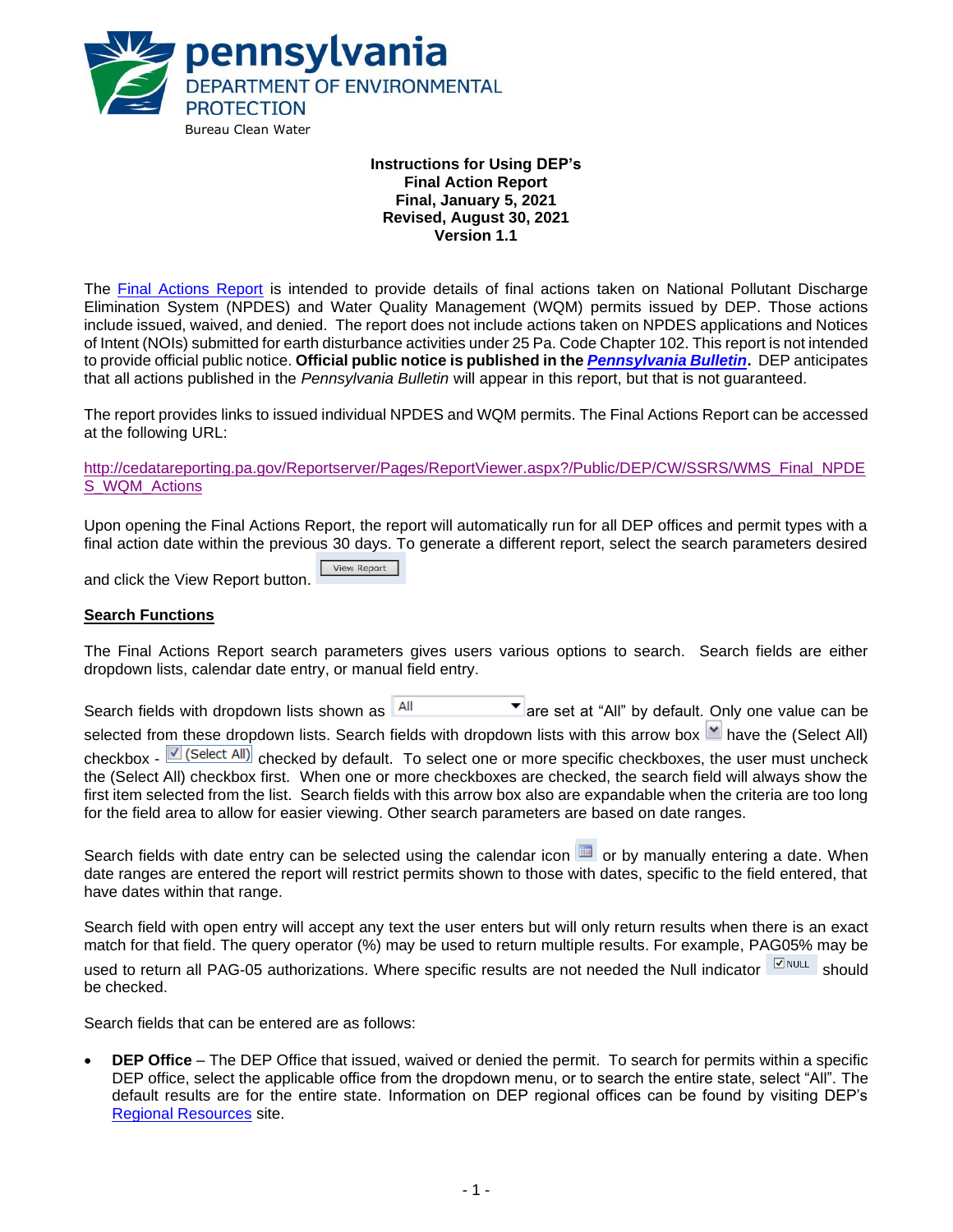**NOTE:** Permit applications or NOIs for facilities in Indiana and Armstrong counties that were submitted before January 2019 may have been reviewed by SWRO, but could be listed under NWRO in this report because these counties are now part of NWRO's territory.

- **Permit Number** The NPDES or WQM Permit number.
- **Final Action Date**  The date DEP action was taken on the permit, i.e., the date the permit was issued, waived or denied. This is **not** the date the permit is officially noticed in the *Pennsylvania Bulletin*. All actions taken between the date ranges entered will be returned in the report.
- **Program Type** The program under which an action was taken: NPDES or WQM.
- **Permit Type** The type of authorization issued, e.g., Major Sewage Facility with CSOs Individual NPDES Permit. A complete list of permit types returned by this report can be found in **Attachment A**.

## **Results**

Results will be listed in table format. The report will display the following information for each authorization listed:

- **Permittee Name** The client associated with the permit.
- **Facility Name** The name of the facility associated with the permit.
- **Permit No.** The NPDES or WQM permit number.
- **Program Type** "NPDES Permit" or "WQM Permit."
- **Permit Type** The type of authorization issued, e.g., "Major Sewage Permit with CSO." A complete list of authorizations returned by this report can be found in **Attachment A**.
- **Joint Permittee** Will display as "Yes" or "No." Where there is one than one person or entity responsible for a permit the column will display as "Yes." Each person or entity will be listed on a separate line of the report.
- **Application Type** The type of application. For example, "Renewal" is used for permittees renewing their permit coverage.
- **Disposition**  The type of action taken: "Issued," "Denied" or "Waived."
- **Date of Final Action** The date that DEP issued, denied or waived permit coverage.
- **Anticipated PA Bulletin Publication Date** The date the final action taken is expected to be published in the *Pennsylvania Bulletin*. DEP anticipates this to be the date notice will be published, but cannot guarantee it will be the actual date of publication.
- **County** The county where the facility is located.
- **Municipality** The municipality where the facility is located.
- **Permittee Address** The mailing address of the permittee.
- **Permittee Contact** The contact person associated with the permittee.
- **Permittee Phone** The contact phone number address associated with the permittee.
- **Permittee Email** The contact email address associated with the permittee.
- **DEP Office** The DEP office that issued the permit.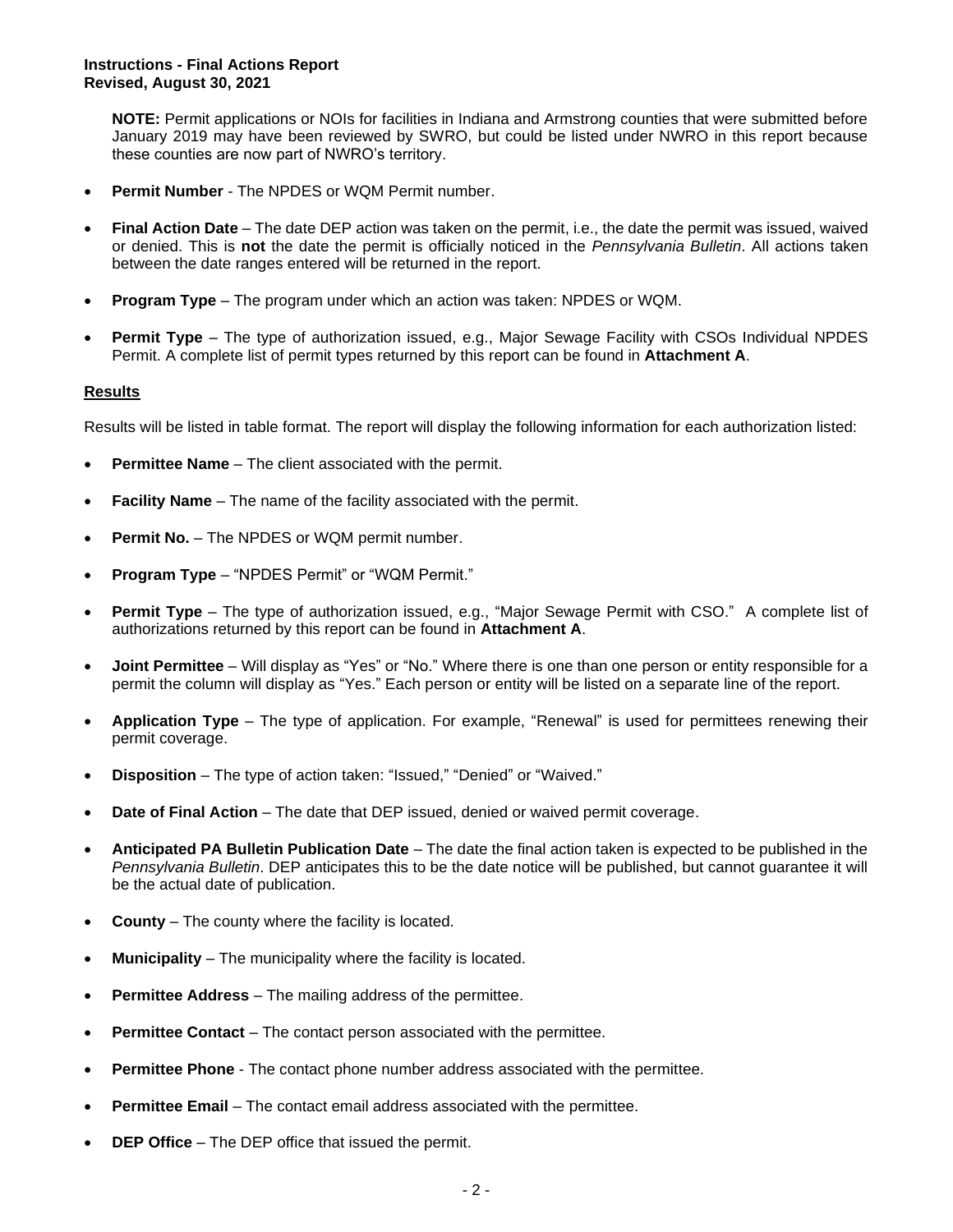• **Final Permit** – A link to the final issued permit. This will only be available for individual NPDES and WQM permits. Current versions of general permits can be found on **DEP's eLibrary**.

## **Assistance**

For questions regarding the Final Actions Report, or to report problems, contact the BCW's NPDES Permitting Division at 717-787-5017 or [RA-EPNPDES\\_Permits@pa.gov.](mailto:RA-EPNPDES_Permits@pa.gov)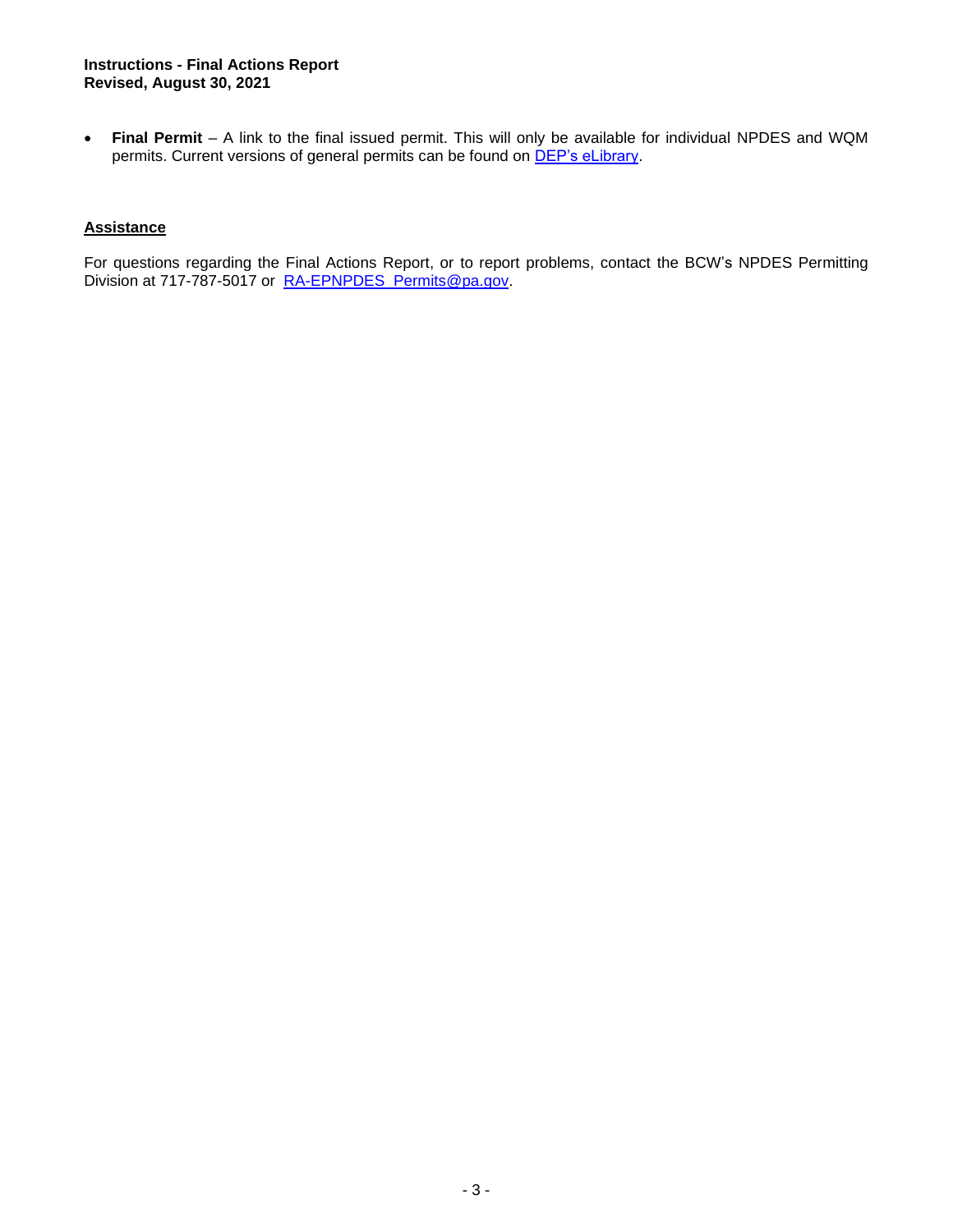## **Attachment A Types of Permits Covered by Final Actions Report**

## General NPDES Permit Coverage (or No Exposure)

- PAG-03 NPDES General Permit for Industrial Stormwater
- No Exposure Certification
- PAG-04 NPDES General Permit for Small Flow Treatment Facilities
- PAG-05 NPDES General Permit for Groundwater Cleanup
- PAG-06 NPDES General Permit for Combined Sewer Systems
- PAG-10 NPDES General Permit for Hydrostatic Test Water
- PAG-11 NPDES General Permit for Concentrated Aquatic Animal Production Facilities
- PAG-12 NPDES General Permit for CAFOs
- PAG-13 NPDES General Permit for MS4s
- PAG-15 NPDES General Permit for Pesticides

#### Individual NPDES Permits

- Industrial Waste Individual NPDES Permit, Minor \*
- Industrial Waste Individual NPDES Permit, Major \*
- Industrial Stormwater Individual NPDES Permit \*
- Municipal Sewage Individual NPDES Permit, Major \*
- Municipal Sewage Individual NPDES Permit, Minor \*
- Non-Municipal Sewage Individual NPDES Permit, Major \*
- Non-Municipal Sewage Individual NPDES Permit, Minor \*
- Single Residence STP Individual NPDES Permit
- Small Flow Treatment Facility Individual NPDES Permit
- Minor Sewage Facility < 0.05 MGD Individual NPDES Permit
- Minor Sewage Facility >= 0.05 MGD and < 1 MGD Individual NPDES Permit
- Minor Sewage Facility with CSOs Individual NPDES Permit
- Major Sewage Facility >= 1 MGD and < 5 MGD Individual NPDES Permit
- Major Sewage Facility > = 5 MGD Individual NPDES Permit
- Major Sewage Facility with CSOs Individual NPDES Permit
- Minor Industrial Waste Facility without ELG Individual NPDES Permit
- Minor Industrial Waste Facility with ELG Individual NPDES Permit
- Major Industrial Waste Facility < 250 MGD Individual NPDES Permit
- Major Industrial Waste Facility >= 250 MGD Individual NPDES Permit
- Concentrated Aquatic Animal Production Facility Individual NPDES Permit
- CAFO Individual NPDES Permit
- MS4 Individual NPDES Permit
- Pesticides Individual NPDES Permit

#### General WQM Permit Coverage

- WQG-01 WQM General Permit
- WQG-02 WQM General Permit
- PAG-07 General Permit for Beneficial Use of Exceptional Quality Biosolids
- PAG-07 General Permit for Beneficial Use of Exceptional Quality Biosolids, Out of State
- PAG-08 General Permit for Beneficial Use of Biosolids
- PAG-08 General Permit for Beneficial Use of Biosolids, Out of State
- PAG-09 General Permit for Beneficial Use of Residential Septage
- PAG-09 General Permit for Beneficial Use of Residential Septage, Out of State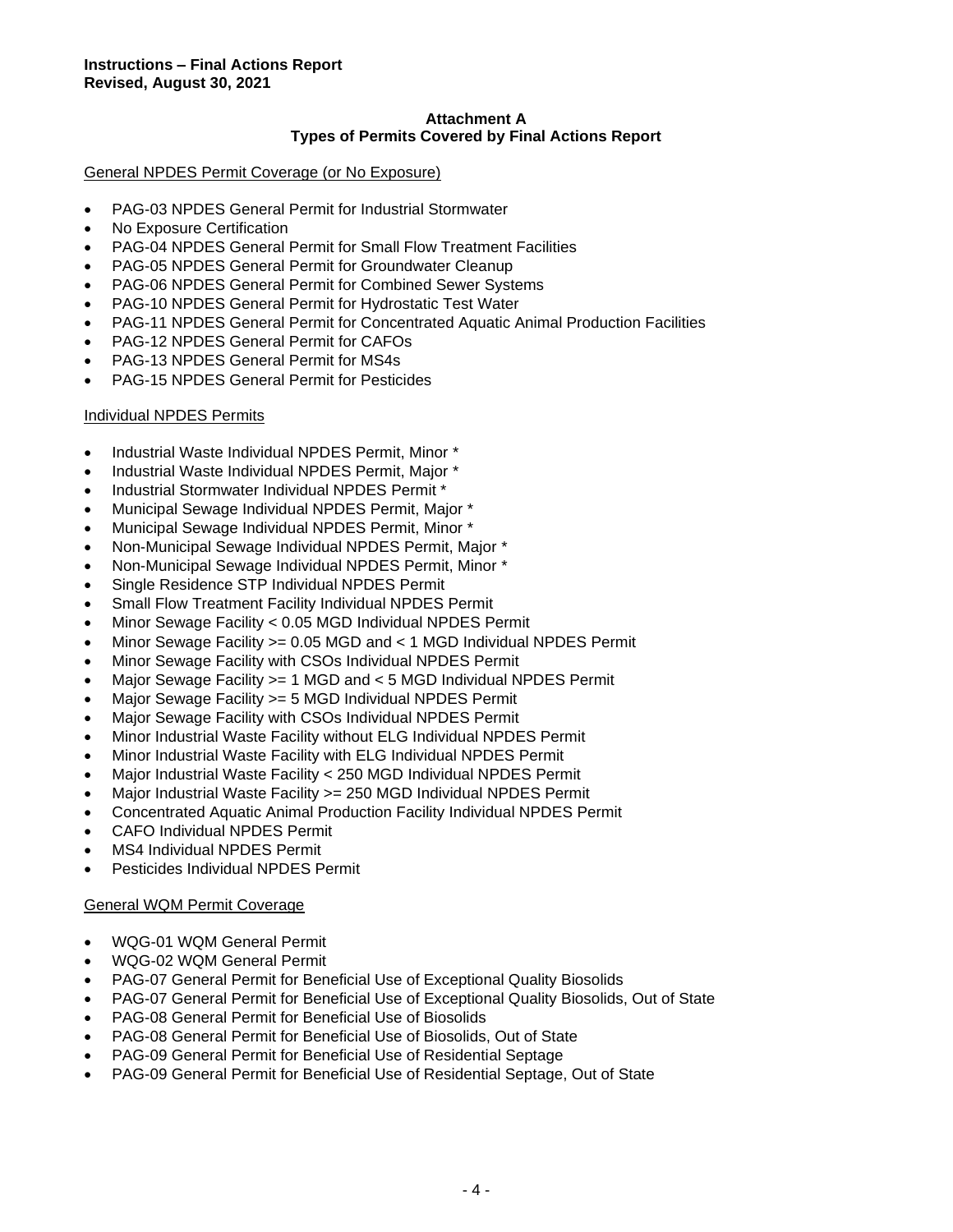## Individual WQM Permits

- Industrial Waste Individual WQM Permit \*
- Sewer Extensions and Pump Stations Individual WQM Permit \*
- Sewage Treatment Facilities Individual WQM Permit \*
- Sewage Land Application Individual WQM Permit \*
- Industrial Waste Land Application Individual WQM Permit \*
- Manure Storage Facilities Individual WQM Permit \*
- Joint DEP/PFBC Pesticides Permit
- Individual Generator Permit for Beneficial Use of Biosolids by Land Application
- Individual Site Permit for Beneficial Use of Biosolids by Land Application
- Major Sewage Treatment Plants Individual WQM Permit
- Major Industrial Waste Treatment Plants Individual WQM Permit
- Minor and Non-NPDES Sewage Treatment Plants Individual WQM Permit
- Minor and Non-NPDES Industrial Waste Treatment Plants Individual WQM Permit
- Small Flow Treatment Facility Individual WQM Permit
- Single Residence Treatment Plant Individual WQM Permit
- Sewer Extensions Individual WQM Permit
- Pump Stations Individual WQM Permit
- Land Application and Reuse of Sewage Individual WQM Permit
- Land Application and Reuse of Industrial Waste Individual WQM Permit
- Manure Storage and Wastewater Impoundments Individual WQM Permit
- **\* NOTE** Based on authorization types that are no longer in use by DEP. These will still appear on current reports however until these permits are issued, and will continue to appear on past reports